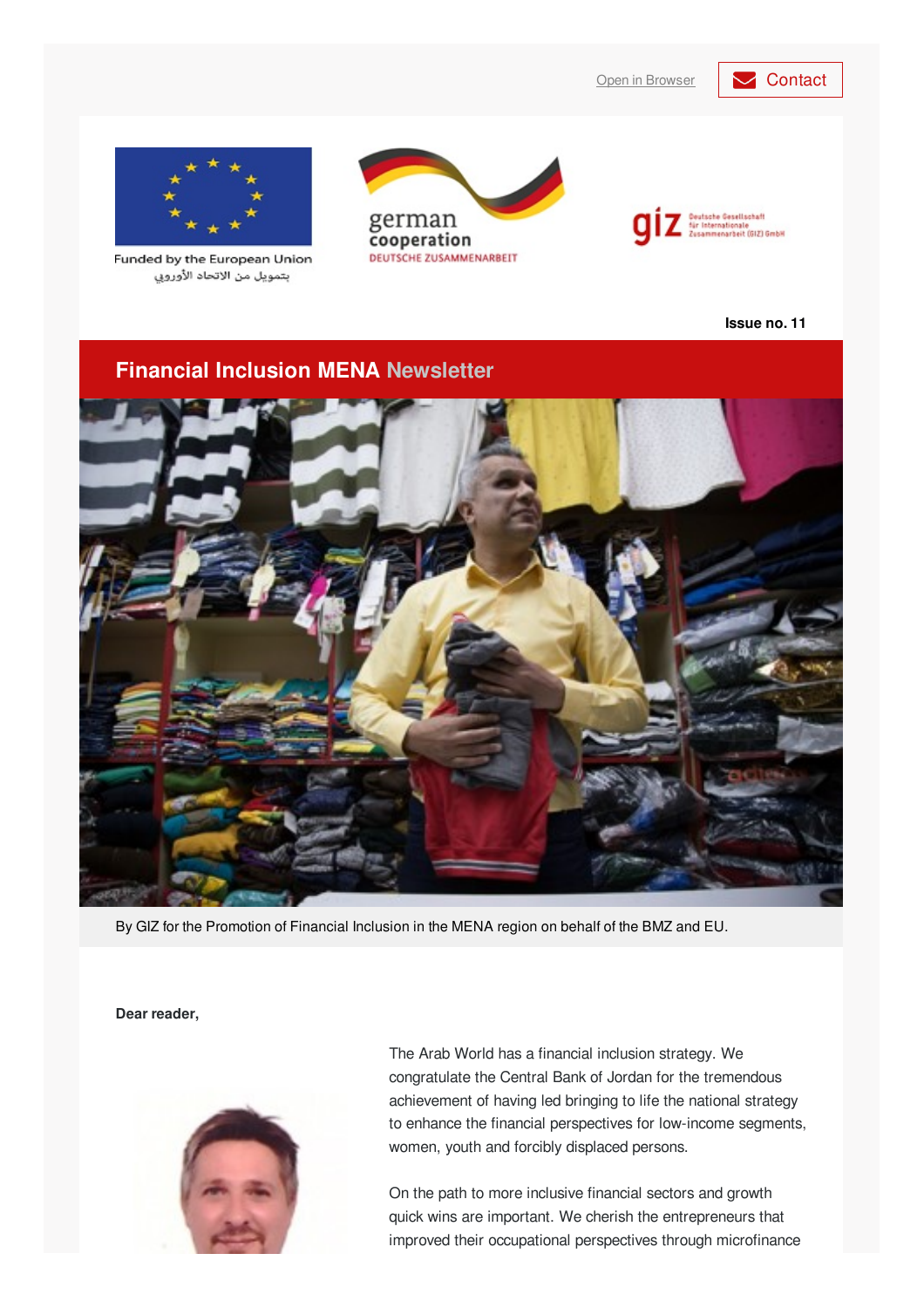

or angel investments, sharing with you insights in our latest blogs, and we review with our partners the achievements and next challenges in Jordan.

To assure further success stories in microfinance the health of the sector is a binding condition. The Palestine Monetary Authority is practicing to zoom into the structural capacities in the market to enable long-term sustainable growth in the face of the sector's social mission and potential.

#### GIZ 2017

Financial technology is a driver in financial inclusion as it broadens financial access "at scale" and improves the quality of financial services through "efficiency." Over 130 policymakers and regulators from 50 countries reaffirmed this at the FinTech Policy Forum hosted by the Central Bank of Jordan and AFI in Amman on April 2, 2018 as part of our new FIARI initiative.

Above all, financial inclusion plays a catalytic role for achieving sustainable economic development. We reflect on systemic approaches to financial inclusion that align well with economic and labor policies and structural investments for private sector-led growth and job creation at GIZ's regional forum on "Investing in the Arab future" at the Dead Sea on April 23, 2018.

Read more about these and further updates in this edition of our newsletter. Enjoy.

Yours sincerely, Hayder Al-Bagdadi

#### **Feature: National Financial Inclusion Strategy**



# **The National Financial Inclusion Strategy** 2018 - 2020



With support from: Deutsche Gesellschaft für Internationale Zusammenarbeit (GIZ) GmbH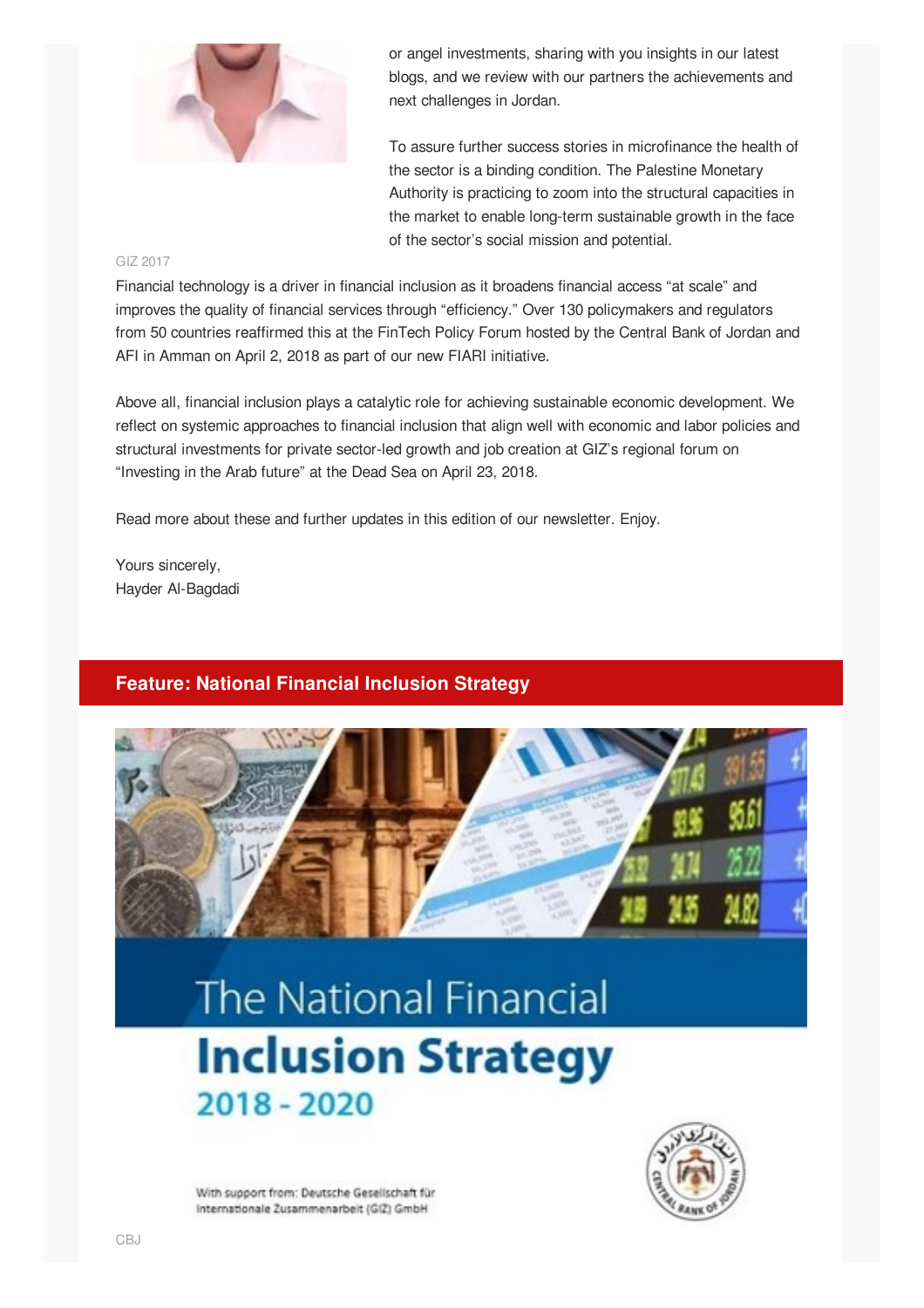Jordan's Financial Inclusion Strategy 2018-20 is now available at the Central Bank's webpage. Read the [strategy...](http://www.cbj.gov.jo/EchoBusv3.0/SystemAssets/PDFs/2018/The National Financial Inclusion Strategy A9.pdf)

# Financial Inclusion Diagnostic Study in Jordan 2017

In-depth demand and supply side study for financial inclusion Study in Jordan. Read full [study...](http://www.cbj.gov.jo/EchoBusv3.0/SystemAssets/PDFs/2018/Financial Inclusion Diagnostic Study in Jordan 2017.pdf)



#### **Videos, Videos, Videos...**

### Success Story: Wael Qdeisat's Clothing Store



GIZ / Syntax

The microfinane story of Wael from Irbid, Jordan. Read full [story...](http://microfinance-mena.org/news/wael-qdeisat-childrens-clothing-shop-irbid/)

### Documentary Video By Tanmeyah

Tanmeyah, the microfinance association, reviews success stories from the sector in Jordan. Watch [video...](https://web.facebook.com/TanmeyahJO/videos/420858131707025/?_rdc=1&_rdr)

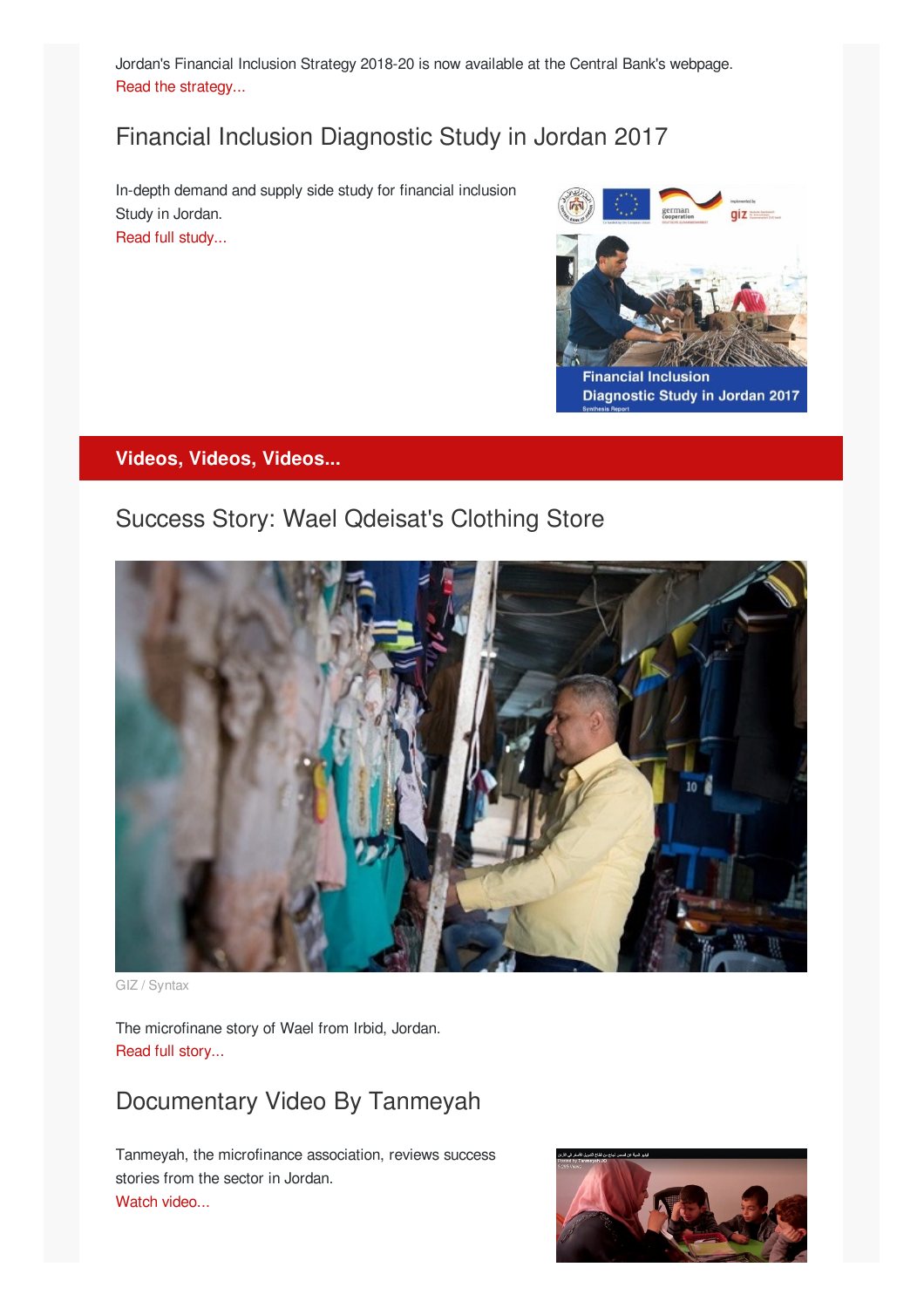Tanmeyah

"I Saw an Opportunity in Recycling Steel": Dirgham's Story of **Steel** 

Watch [video...](https://www.youtube.com/watch?v=d4q_qCxWld8)



/ Syntax

"I Am Someone Who Always Finds Her Way" – Nisreen's Journey from a Refugee Camp to the Store Owner She Is Today

Watch [video...](https://www.youtube.com/watch?v=ywk9I7mjCK4)



GIZ / Syntax

"The Women Who Come Here Show Me That I Am Succeeding" – Hiba's Story of Pioneering Womens' Fitness in Ma'an

Watch [video...](https://www.youtube.com/watch?v=ywk9I7mjCK4)



GIZ / Syntax

# The PMA's Activities during the Youth Banking Week 2018

The PMA's activities during the Youth Banking Week 2018 فعاليات الأسبوع المصرفي للأطفال والشباب السادس 2018 Watch video... [\(Arabic\)](https://www.youtube.com/watch?v=xUswGbNm90I)



PMA

Consumers Relation Halls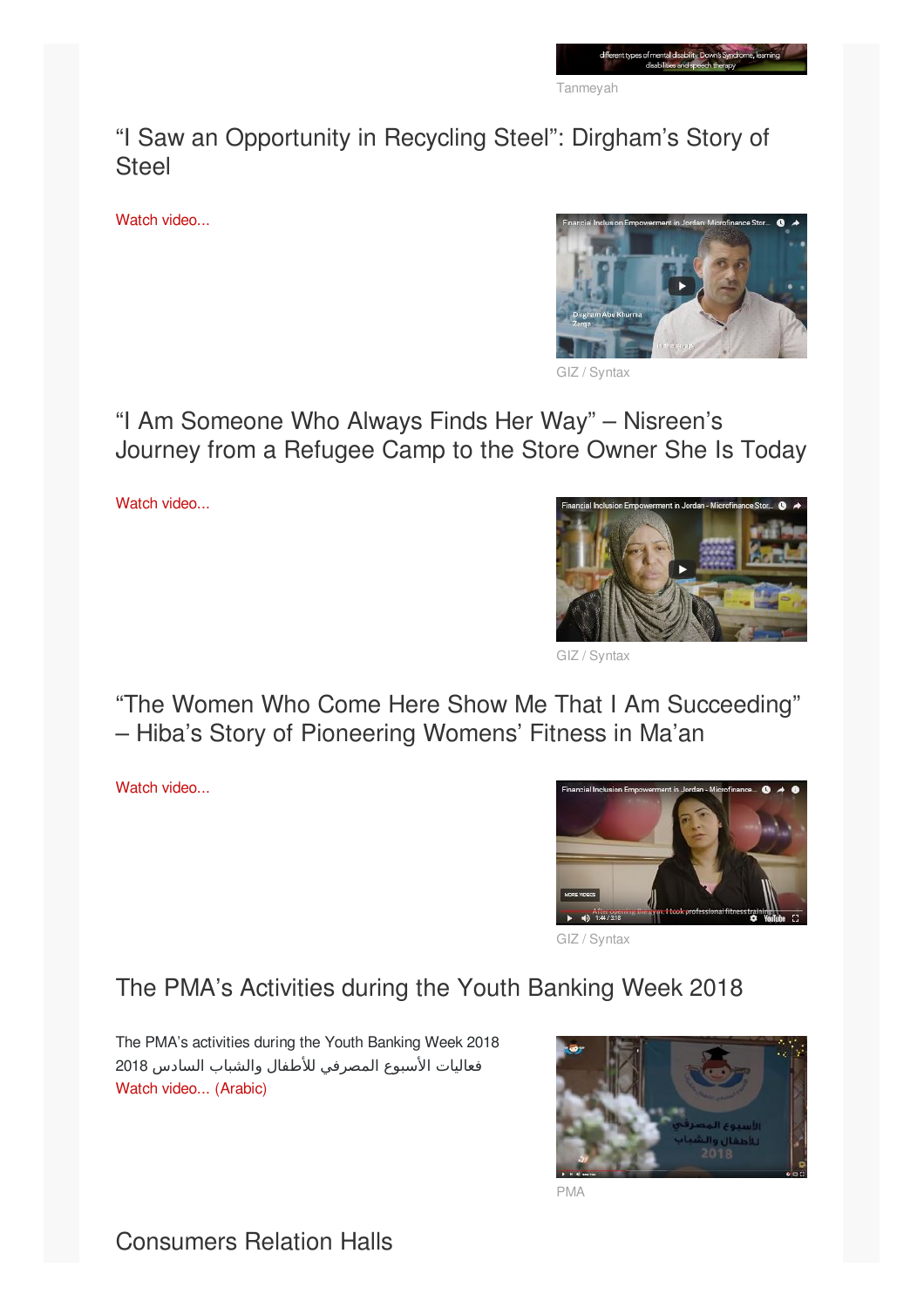To ensure clients' rights are protected, the PMA established Consumer Relations Halls, the first in the region. Watch [video...](https://www.youtube.com/watch?v=5zWttgf0hUg)



#### **Further Project News**

### Finance for Jobs

On April 23, a panel of central bankers, investors and tech startups investigated in which ways money is crucial in fostering business ideas and how inclusive financial sectors can contribute to the creation of new jobs and more equitable economic growth. Read [more...](http://microfinance-mena.org/news/finance-for-jobs/)



GIZ / Syntax

#### **Subscription**

Subscribe to this [Newsletter](mailto:financialinclusion-mena@giz.de?cc=alaa.alhyari@giz.de&subject=Newsletter subscription&body=Dear GIZ team, I would like to subscribe to your newsletter.)

#### **More Arabic News**

Visit CGAP's Arabic [Microfinance](https://www.microfinancegateway.org/ar) Gateway and read their monthly bulletin or follow [@ArabicMFG](https://www.microfinancegateway.org/ar/bulletin)

### Jordan, Next Level: 4 Achievements That Move Forward Financial Inclusion

Jordan-EU-German cooperation in reforming the financial sector caters to enable more businesses and people to use better financial services to improve their economic and job perspectives. A recap of the past three years of



GIZ 2018

the partnership reveals four strategic leaps forward in financial inclusion policy and microfinance.

Read [more...](http://microfinance-mena.org/news/supervision-microfinance-institutions-health-issue/)

## Supervision of Microfinance Institutions: A Health Issue



GIZ 2018

"A bad liver cannot be compensated by good lungs": The interrelatedness of off- and on-site supervision - Applied Microfinance supervision training in Palestine.

Read [more...](http://microfinance-mena.org/news/supervision-microfinance-institutions-health-issue/)

#### **Upcoming events**

**Microfinance: Revolution or Footnote? Microfinance Over the Next Ten Years** 15 May 2018 Webinar (online) [More...](https://www.microfinancegateway.org/gateway-webinar/microfinance-revolution-or-footnote-microfinance-over-next-ten-years)

**Illuminated by Data: New Tools to Develop Financial Solutions for Smallholder Families** 8 May 2018 Webinar (online) [More...](https://www.microfinancegateway.org/gateway-webinar/illuminated-data-new-tools-develop-financial-solutions-smallholder-families)

**Facilitating the Implementation of the IFSB Standards (FIS) Workshop – Banking Sector** 2 – 5 September 2018 Abu Dhabi, United Arab Emirates (UAE) [More...](https://www.ifsb.org/event_detail.php?e_id=322&selcategory=IFSB-FIS Workshop&selstatus=curr&txtsearchName=&selcount=)

**Banking and Finance Congress 2018 Accelerating Digital Thriving Amidst Digital Disruption** 12 September 2018 Cairo, Egypt [More...](https://www.idc.com/mea/events/65288-banking-and-finance-congress-2018)

Watch [video...](https://www.youtube.com/watch?v=VdbcwKHhcFM)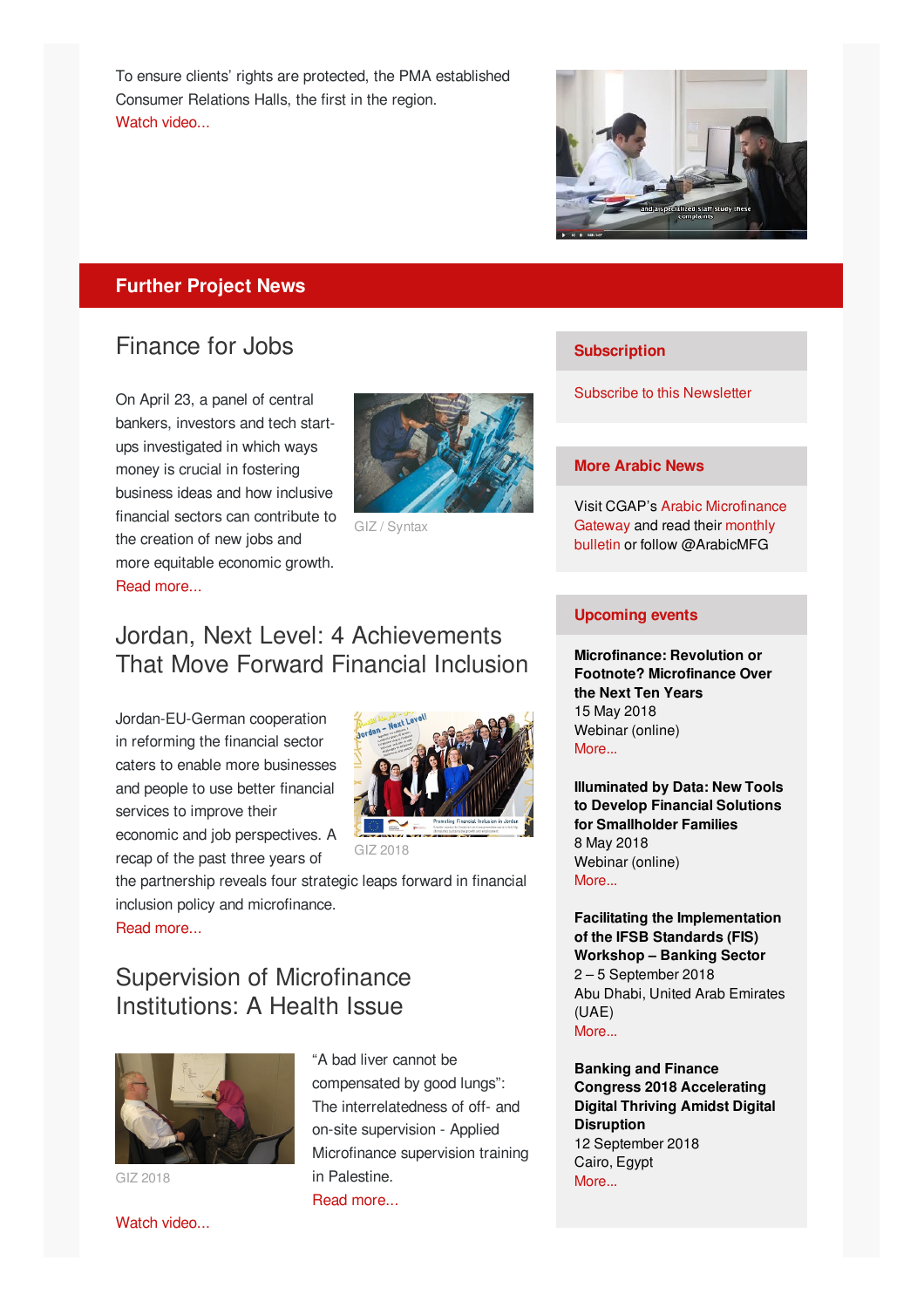# Enhancing Technology, Entrepreneurship and Startup Investments in Egypt and Beyond



Alexandria's 2017 Techne Summit brought together professionals, entrepreneurs, investors, and media to promote the Egyptian entrepreneurial ecosystem and ultimately bridged

a gap between investors and entrepreneurs. Read [more...](http://microfinance-mena.org/news/techne-summit-2017-enhancing-technology-entrepreneurship-startup-investments-egypt-beyond/)

#### **Regional News**

### Policy Forum in Jordan: FinTech as a Key Catalyst for Financial Inclusion

130 policymakers and regulators from 50 countries attended the FinTech Policy Forum hosted by CBJ and AFI in Amman on April, 2 2018 as part of FIARI. Read [more...](https://www.afi-global.org/news/2018/04/policy-forum-jordan-fintech-key-catalyst-financial-inclusion)



## Microinsurance Needed by UAE's Expat Workers

Low-income migrant workers in the UAE with an average salary of Dh4,000 view life insurance as a most vital type of social protection, and yet the majority



of them lack access to this type of coverage, revealed a new report by the UN and InsurTech.

Read [more...](https://www.khaleejtimes.com/nation/dubai/revealed-the-biggest-concerns-for-low-income-uae-expats-)

# Commodities-backed Digital Currency Announced at Dubai Blockchain Forum

"We set out to create a financially inclusive ecosystem that would enable people from emerging and developing countries to access financing and banking services to send, receive



#### **Publications**



**Behavioural Interventions That Advance Financial Inclusion** Insight to Impact (i2i) [More...](https://indd.adobe.com/view/ce10dc31-bd88-4e86-ad89-6a1c230c7d25)



**European Dialogue No. 12 - European Microfinance Award**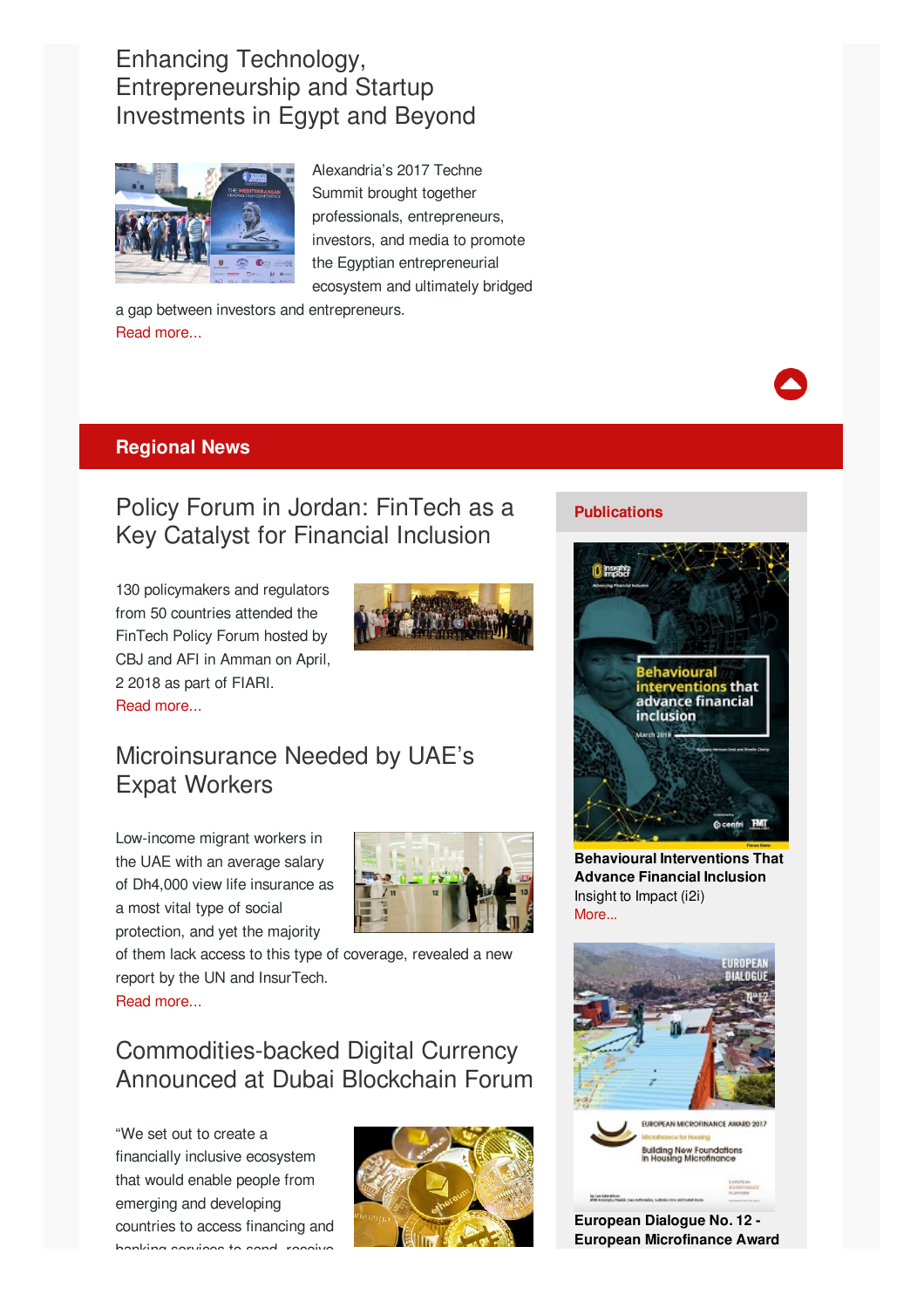banking services to send, receive and store money in a stable and fully backed digital currency and trade in a seamless and efficient way using smart, KYC/AML compliant contracts". Read [more...](https://www.zawya.com/mena/en/story/First_commodities_backed_digital_stable_currency_announced_at_Dubai_Blockchain_Forum-SNG_114486393/)

### New Bankruptcy Law in Egypt

The Egyptian government has introduced a bankruptcy law and amended its capital markets regulation. From now on, debtors unable of serving their loans do



not need to fear facing prison time anymore. The amendment of the Capital Markets Act allows investors to hedge and thereby aims at deepening Egypt's financial market. Read [more...](https://www.zawya.com/mena/en/story/Creating_a_worldclass_business_landscape_in_Egypt-SNG_114008459/)

**2017 – Housing Microfinance** European Microfinance Platform [More...](https://issuu.com/e-mfp/docs/european_dialogue_no._12_web)

### **Financial Inclusion** in the Digital Age



**Financial Inclusion in the Digital Age** The International Finance Corporation (IFC) [More...](https://www.ifc.org/wps/wcm/connect/f5784538-6812-4e06-b4db-699e86a0b2f2/Financial+Inclusion+in+the+Digital+Age.PDF?MOD=AJPERES)



**Challenges and Opportunities** in Microfinance Technology

c cwooz.de

**Challenges and Opportunities in Microfinance Technology** awaaz.de [More...](https://www.microfinancegateway.org/sites/default/files/publication_files/microfinance_technology_1.pdf)



**[Contact](mailto: financialinclusion-mena@giz.de?subject=Newsletter feedback) [Disclaimer](https://www.giz.de/de/newsletter/37575.html)** [Recommend](https://login.mailingwork.de/email/testPreview/simulateMailingFunction/4605) this newsletter [www.giz.de](https://www.giz.de)



**Deutsche Gesellschaft für Internationale Zusammenarbeit (GIZ) GmbH**

Registered offices Bonn and Eschborn, Germany

Friedrich-Ebert-Allee 36 + 40 53113 Bonn, Germany T +49 228 44 60-0 F +49 228 44 60-17 66

Dag-Hammarskjöld-Weg 1 - 5 65760 Eschborn, Germany